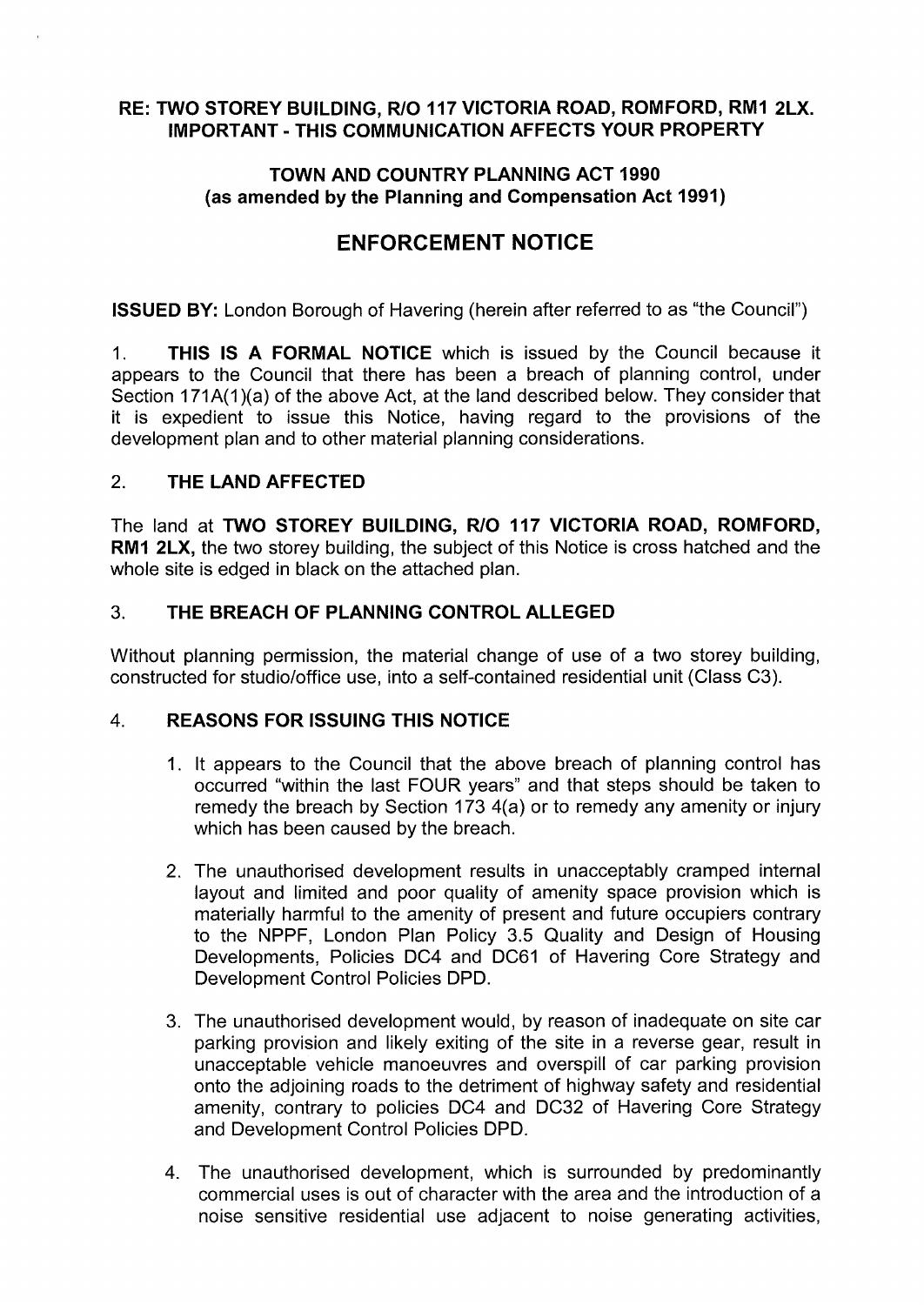would be detrimental to the amenity of existing and future occupiers contrary to the NPPF, London Plan Policy 3.5 Quality and Design of Housing Developments, policies DC4, DC55, and DC61 of Havering Core Strategy and Development Control Policies DPD.

5. The Council does not consider that planning permission should be granted because conditions attached to any consent would not overcome these problems.

# **6. WHAT YOU ARE REQUIRED TO DO**

This Enforcement Notice requires that within **THREE MONTHS** from the effective date of this Notice to:

(i) Cease using the two storey building as a self-contained residential unit;

And

(ii) Return the internal layout to the layout that existed prior to the unauthorised residential conversion as shown on the attached plan ref: **PLAN 1;** 

And

(iii) All materials and debris associated with steps (i) & (ii) above, shall be totally removed from the site.

#### 6. **WHEN THIS NOTICE TAKES EFFECT**

This Notice takes effect on **24th January 2019,** unless an appeal is made against it beforehand

Dated: **20th December 2018** 

signed: Daniel Colmill.

DAVID COLWILL Authorised Officer on behalf of London Borough of Havering Town Hall Main Road Romford RM1 3BD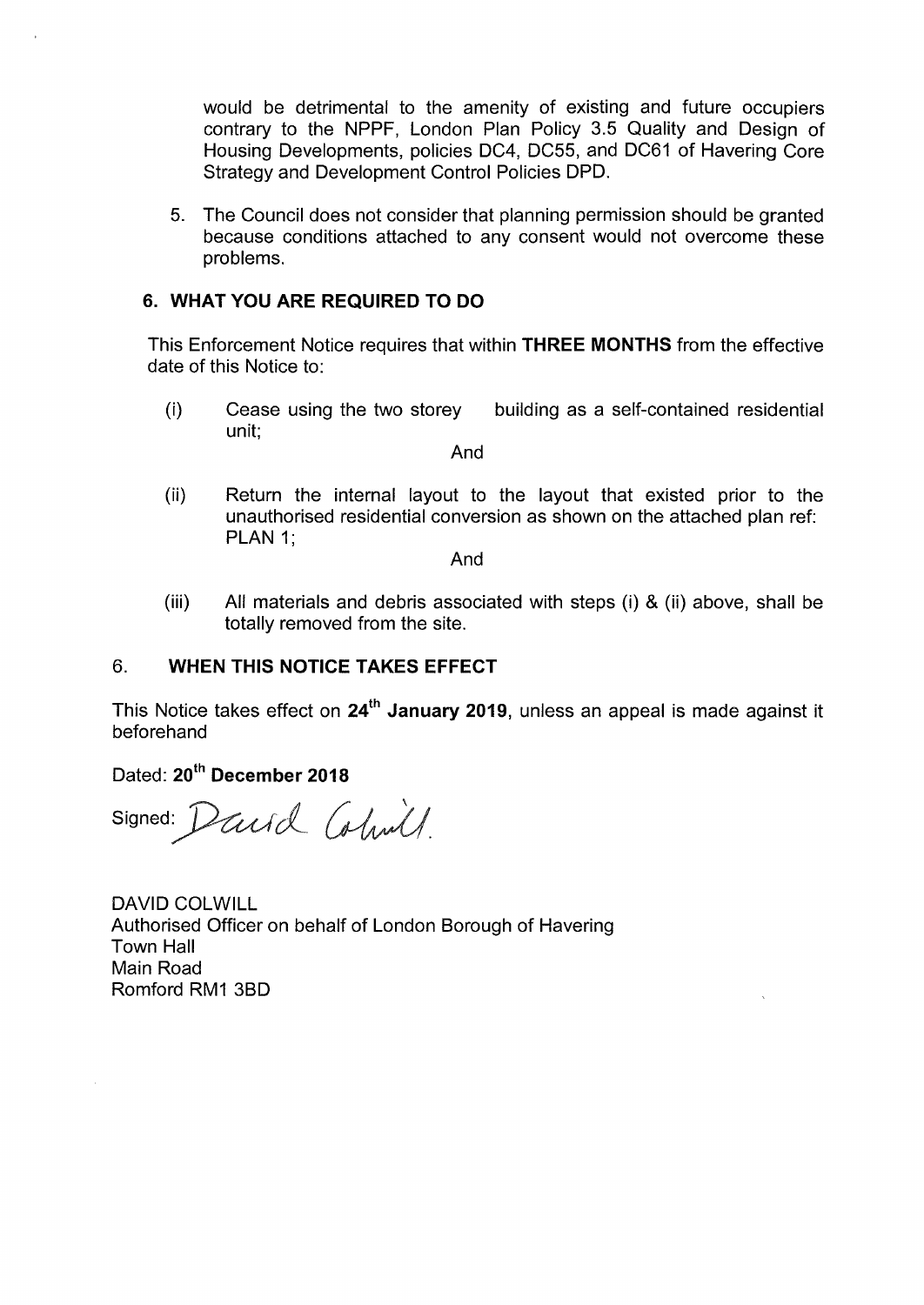# **YOUR RIGHT OF APPEAL**

You can appeal against this Enforcement Notice to the Secretary of State before the **24th January 2019.** Further details are given in the attached explanatory note.

#### **WHAT HAPPENS IF YOU DO NOT APPEAL**

**24th** If you do not appeal against this Enforcement Notice, it will take effect on **January 2019** and you must then ensure that the required steps for complying with it, for which you may be held responsible, are taken within the period specified in the Notice.

#### **FAILURE TO COMPLY WITH AN ENFORCEMENT NOTICE WHICH HAS TAKEN EFFECT CAN RESULT IN PROSECUTION AND/OR REMEDIAL ACTION BY THE COUNCIL.**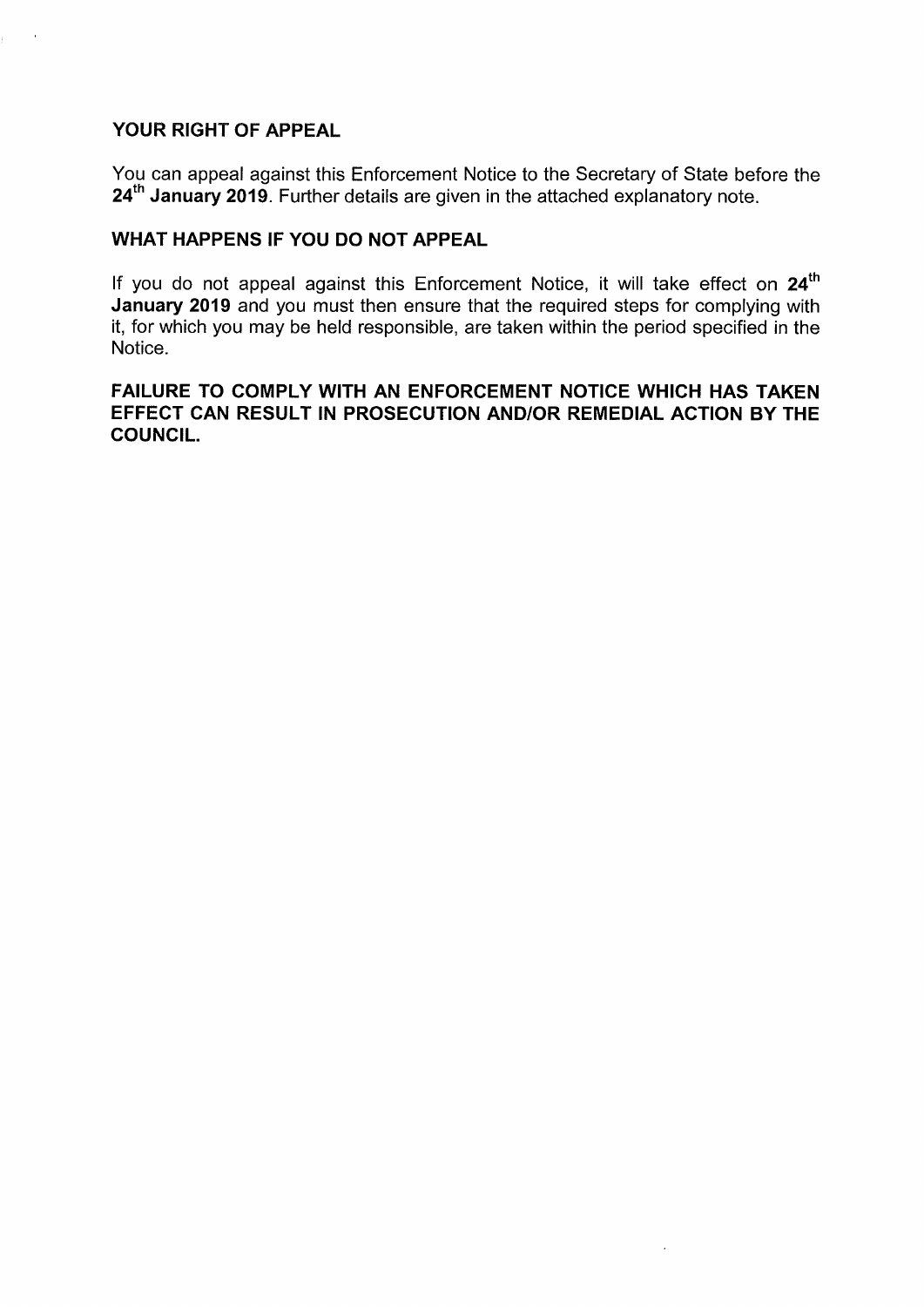# **EXPLANATORY NOTES**

#### **STATUTORY PROVISIONS**

A summary of Sections 171A, 1718 and 172 to 177 of the Town and Country Planning Act 1990 (as amended) is enclosed with this Notice.

### **YOUR RIGHT OF APPEAL**

You can appeal against this Notice, but any appeal must be in writing and received, or posted (with the postage paid and properly addressed) in time to be received in the ordinary course of the post, by the Secretary of State before **24th January 2019.** 

If you intend to appeal against this Notice you should follow the instructions given on the information sheet from the Planning Inspectorate which accompanies this Notice.

#### **GROUNDS OF APPEAL**

The grounds of appeal are set out in Section 174 of the Town and Country Planning Act 1990 (as amended) you may appeal on one or more of the following grounds:-

- (a) that, in respect of any breach of planning control which may be constituted by the matters stated in the Notice, planning permission ought to be granted, as the case may be, the condition or limitation concerned ought to be discharged;
- (b) that those matters have not occurred;
- (c) that those matters (if they occurred) do not constitute a breach of planning control;
- (d) that, at the date when the notice was issued, no enforcement action could be taken in respect of any breach of planning control which may be constituted by those matters;
- (e) that copies of the Enforcement Notice were not served as required by section 172;
- (f) that steps required by the notice to be taken, or the activities required by the notice to cease, exceed what is necessary to remedy any breach of planning control which may be constituted by those matters or, as the case may be, to remedy any injury to amenity which has been caused by any such breach;
- (g) that any period specified in the notice in accordance with section 173(9) falls short of what should reasonably be allowed.

Not all these grounds may be relevant to you.

#### **PLANNING APPLICATION FEE**

Should wish to appeal on ground (a) - that planning permission should be granted for the unauthorised development - then a fee of **£462.00** is payable both to the Secretary of State and to the Council, making the total fees payable **£924.00** If the fees are not paid then that ground of appeal will not be valid.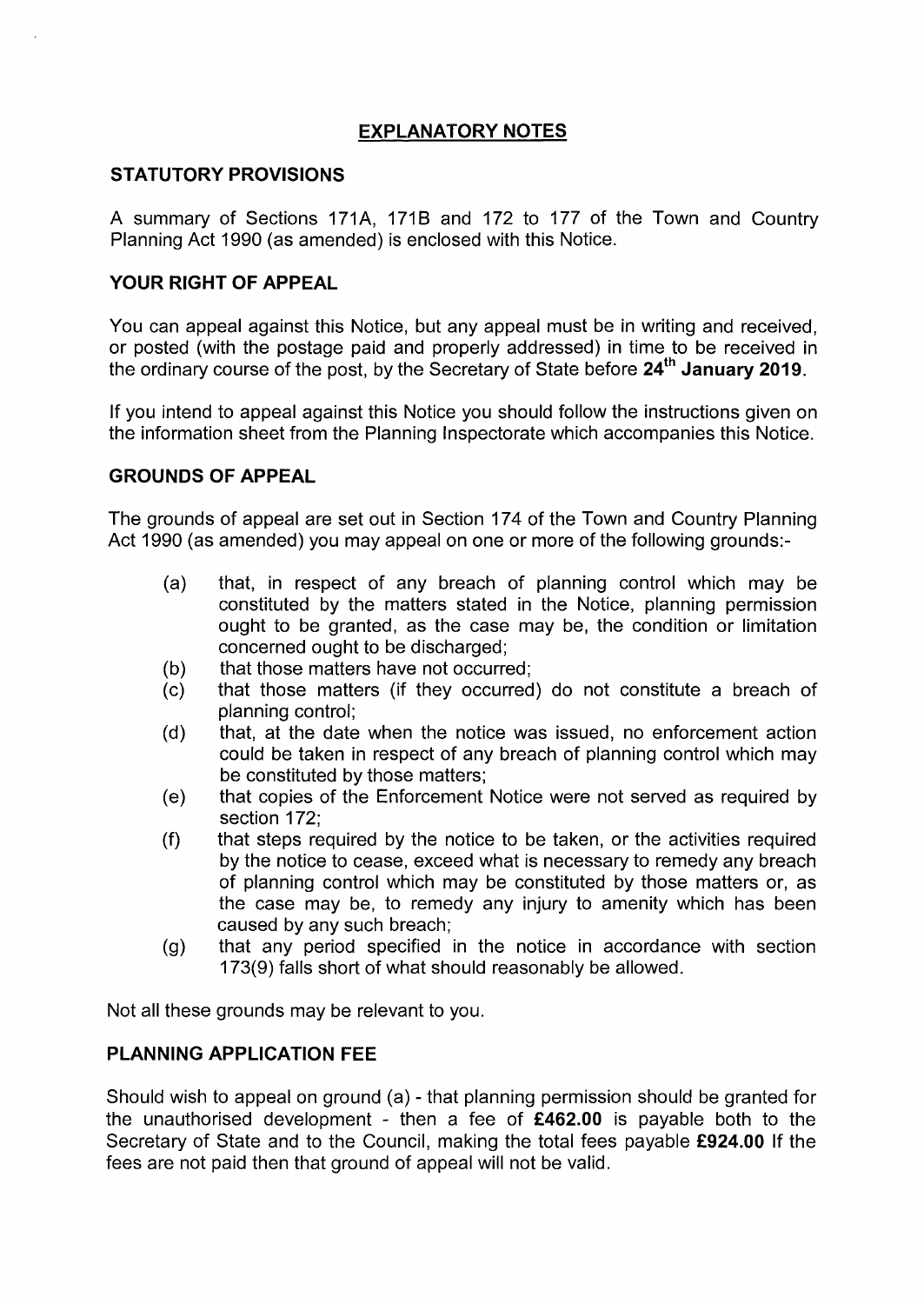# **STATEMENT ON GROUNDS OF APPEAL**

You must submit to the Secretary of State, either when giving notice of appeal or within 14 days from the date on which the Secretary of State sends him a notice so requiring, a statement in writing specifying the grounds on which you are appealing against the Enforcement Notice and stating briefly the facts on which you propose to rely in support of each of those grounds.

#### **RECIPIENTS OF THE ENFORCEMENT NOTICE**

The names and addresses of all the persons on whom the Enforcement Notice has been served are:

- 1. The Owner, 117 Victoria Road, Romford, RM1 2LX.
- 2. The Occupier, 117 Victoria Road, Romford, RM1 2LX.
- 3. The Owner, 117 Victoria Road (First Floor), Romford, RM1 2LX.
- 4. The Occupier, 117 Victoria Road (First Floor), Romford, RM1 2LX.
- 5. The Owner. The two storey building rear of 117 Victoria Road, Romford, RM1 2LX.
- 6. The Occupier. The two storey building rear of 117 Victoria Road, Romford, RM1 2LX.
- 7. Mohammad Saleem, 41 Ayloffs Walk, Hornchurch, RM11 2RJ.
- 8. Mohammad Saleem, 244 South Street, Romford, RM1 2AD.
- 9. Najeebullah Tareen, Unit 2, 7 Station Chambers, Victoria Road, Romford, RM1 2HS.
- 10. Lloyds Bank PLC (Co Regn No 2065), Pendeford Securities Centre, Pendeford Business Park, Wobaston Road, Wolverhampton, WV9 5HZ.
- 11. Lloyds Bank PLC (Co Regn No 2065), 25 Gresham Street, London, EC2V 7HN.

For Information only served on:

1. Donald Meyer, 10 Gaynes Road, Upminster, RM14 2YS.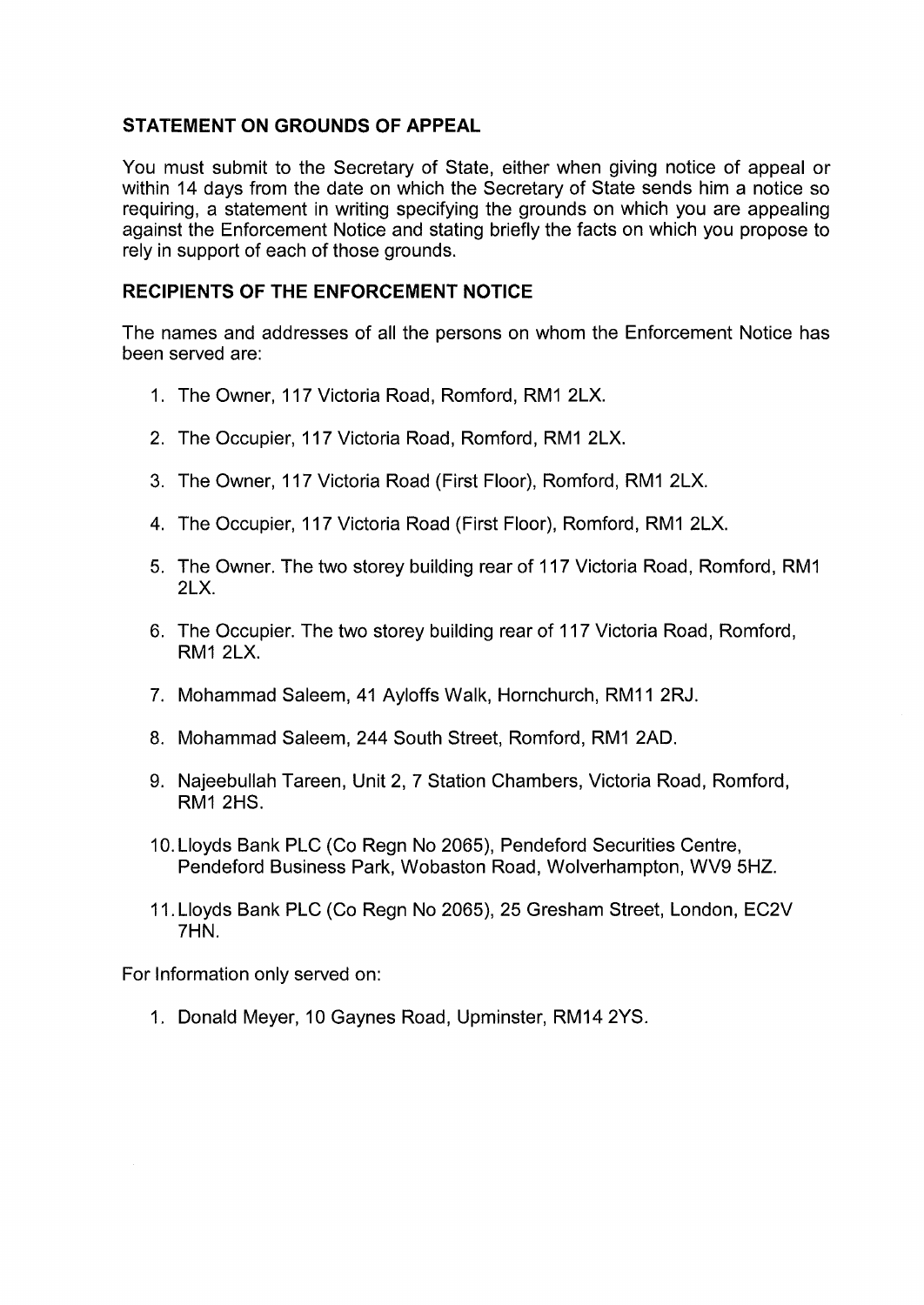| Signal Gantry                                                                                                                      |                                                                         |
|------------------------------------------------------------------------------------------------------------------------------------|-------------------------------------------------------------------------|
|                                                                                                                                    |                                                                         |
| <b>P. P. P. P. B. B. B. B. B. B.</b>                                                                                               |                                                                         |
|                                                                                                                                    |                                                                         |
|                                                                                                                                    |                                                                         |
|                                                                                                                                    |                                                                         |
|                                                                                                                                    |                                                                         |
|                                                                                                                                    |                                                                         |
| Works                                                                                                                              |                                                                         |
| ์ MP 0.                                                                                                                            | $12^{5}$                                                                |
| Jiccoina Ria<br>٠,                                                                                                                 |                                                                         |
|                                                                                                                                    | <b>Builders</b>                                                         |
| <b>Works</b><br>3106                                                                                                               | é<br>Yard<br>ढू                                                         |
|                                                                                                                                    |                                                                         |
| $\sum_{\alpha}$                                                                                                                    |                                                                         |
|                                                                                                                                    | 싓                                                                       |
|                                                                                                                                    | $\sqrt{2^3}$                                                            |
|                                                                                                                                    |                                                                         |
| <b>Midland</b>                                                                                                                     |                                                                         |
| Court<br>Vorks                                                                                                                     | $\Lambda$ 19                                                            |
| $\Lambda^1$<br>۱,<br>$\Lambda$ 5                                                                                                   |                                                                         |
| ъ<br>113)                                                                                                                          | 19.8 <sub>m</sub>                                                       |
| 111                                                                                                                                | $+$                                                                     |
| $'$ $'$                                                                                                                            | $\frac{2}{9}$                                                           |
|                                                                                                                                    |                                                                         |
|                                                                                                                                    |                                                                         |
|                                                                                                                                    |                                                                         |
| Jn.                                                                                                                                | কু                                                                      |
|                                                                                                                                    |                                                                         |
| VICTORIA ROAD                                                                                                                      |                                                                         |
| $\zeta$                                                                                                                            |                                                                         |
|                                                                                                                                    |                                                                         |
| Shelter                                                                                                                            |                                                                         |
|                                                                                                                                    |                                                                         |
| L38                                                                                                                                |                                                                         |
|                                                                                                                                    |                                                                         |
|                                                                                                                                    | $\sqrt{6}$<br>$\lambda^5$                                               |
|                                                                                                                                    |                                                                         |
|                                                                                                                                    |                                                                         |
| Two storey building R/O 117 Victoria Road, RM1 2LX.<br>ENF/714/15/                                                                 | N                                                                       |
|                                                                                                                                    |                                                                         |
| $\mathbf{N}$ (c)                                                                                                                   | <b>Scale: 1:650</b><br>0 5 10 15 metres                                 |
| <b>Setti Ordnance</b><br>nlpg<br>p X<br><b>NATIONAL</b> Licensed Partner<br>The batic of the control<br>Land & Property (Equation) | a k<br>Date: 19 December 2018                                           |
| GAZETTEER                                                                                                                          |                                                                         |
| London Borough of Havering<br>Town Hall, Main Road<br>Romford, RM1 3BD<br>Tel: 01708 434343                                        | © Crown copyright and database rights 2018<br>Ordnance Survey 100024327 |
| Havering                                                                                                                           |                                                                         |

 $\bar{z}$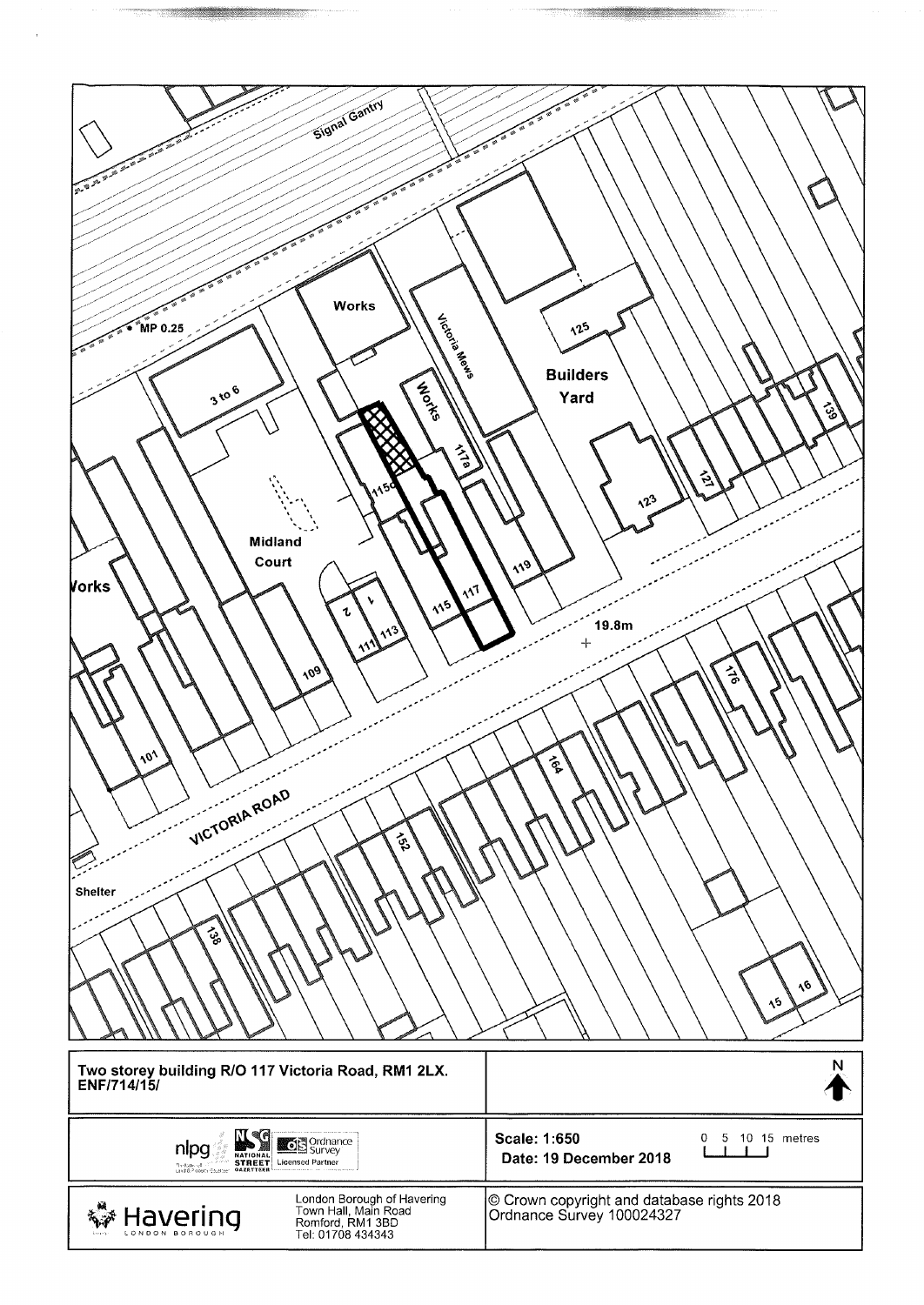